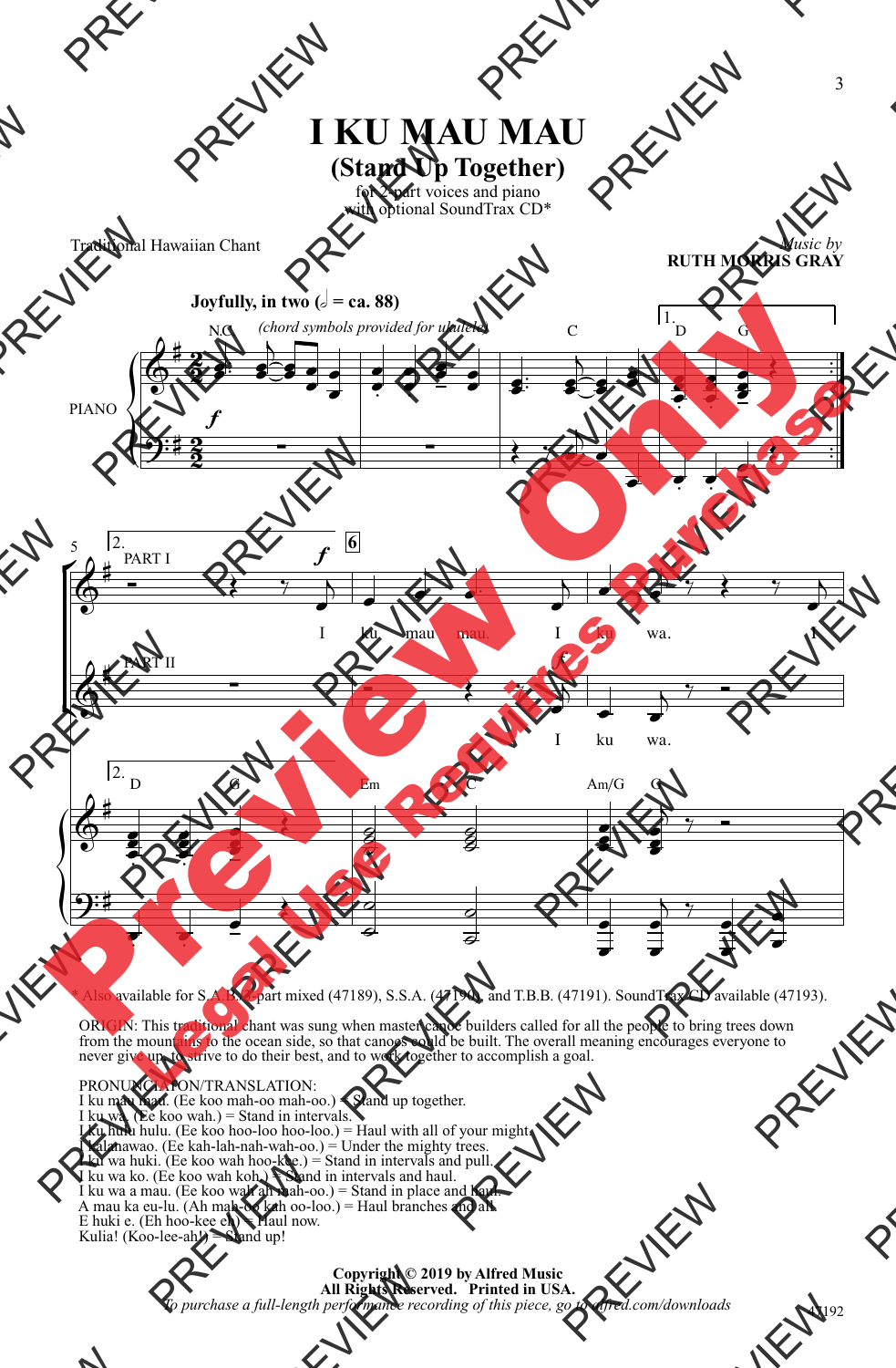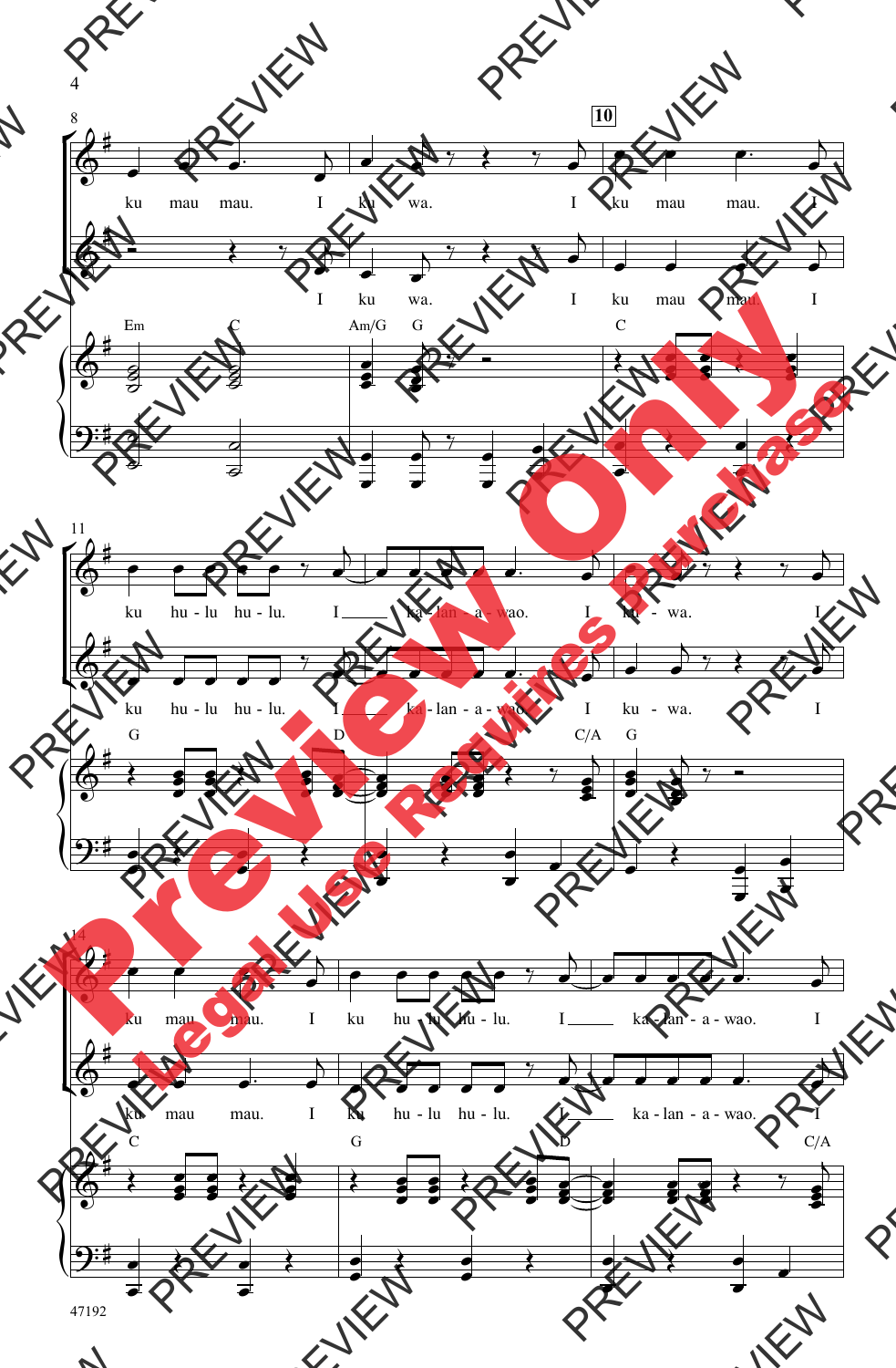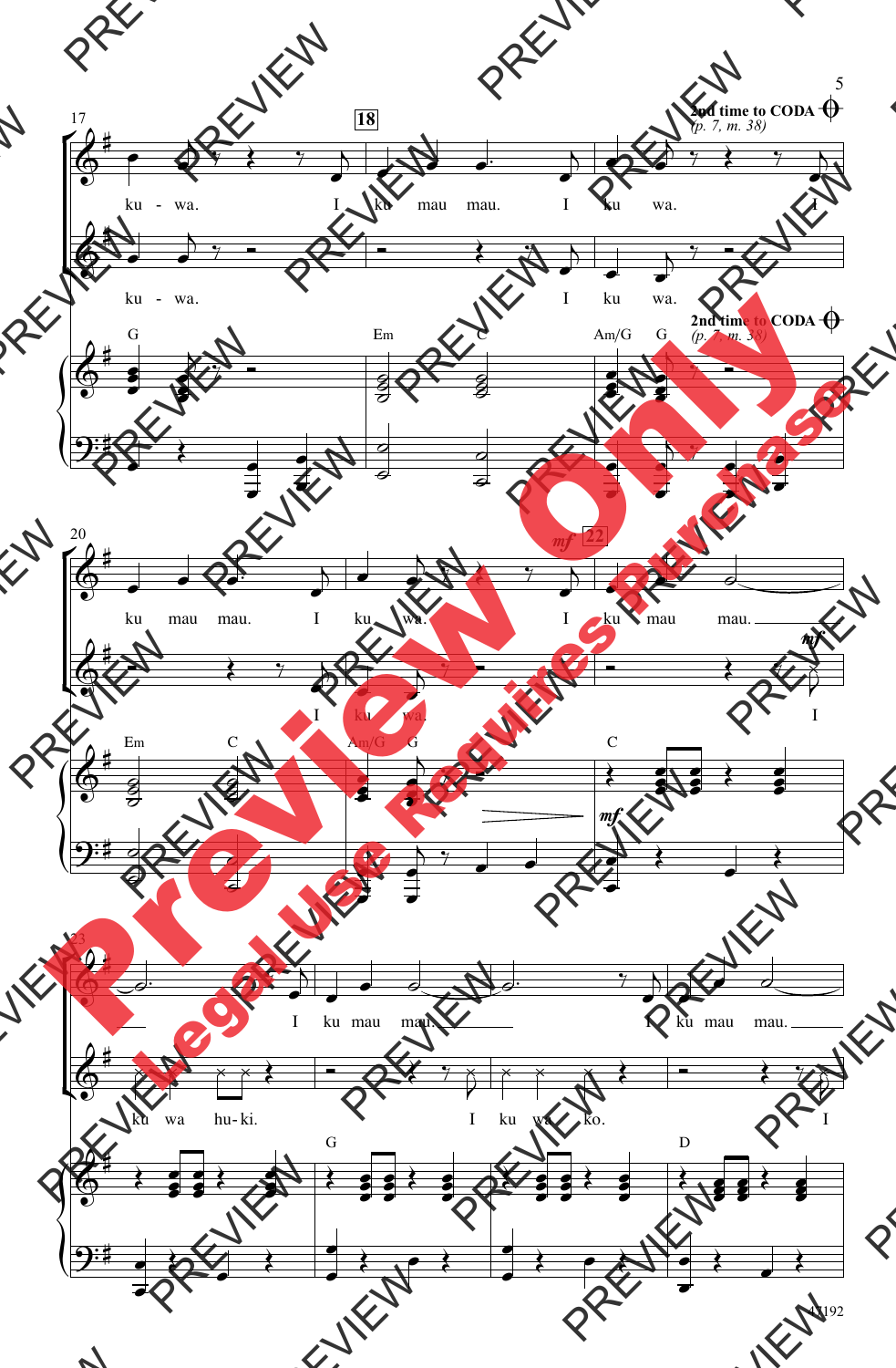

## 47192

6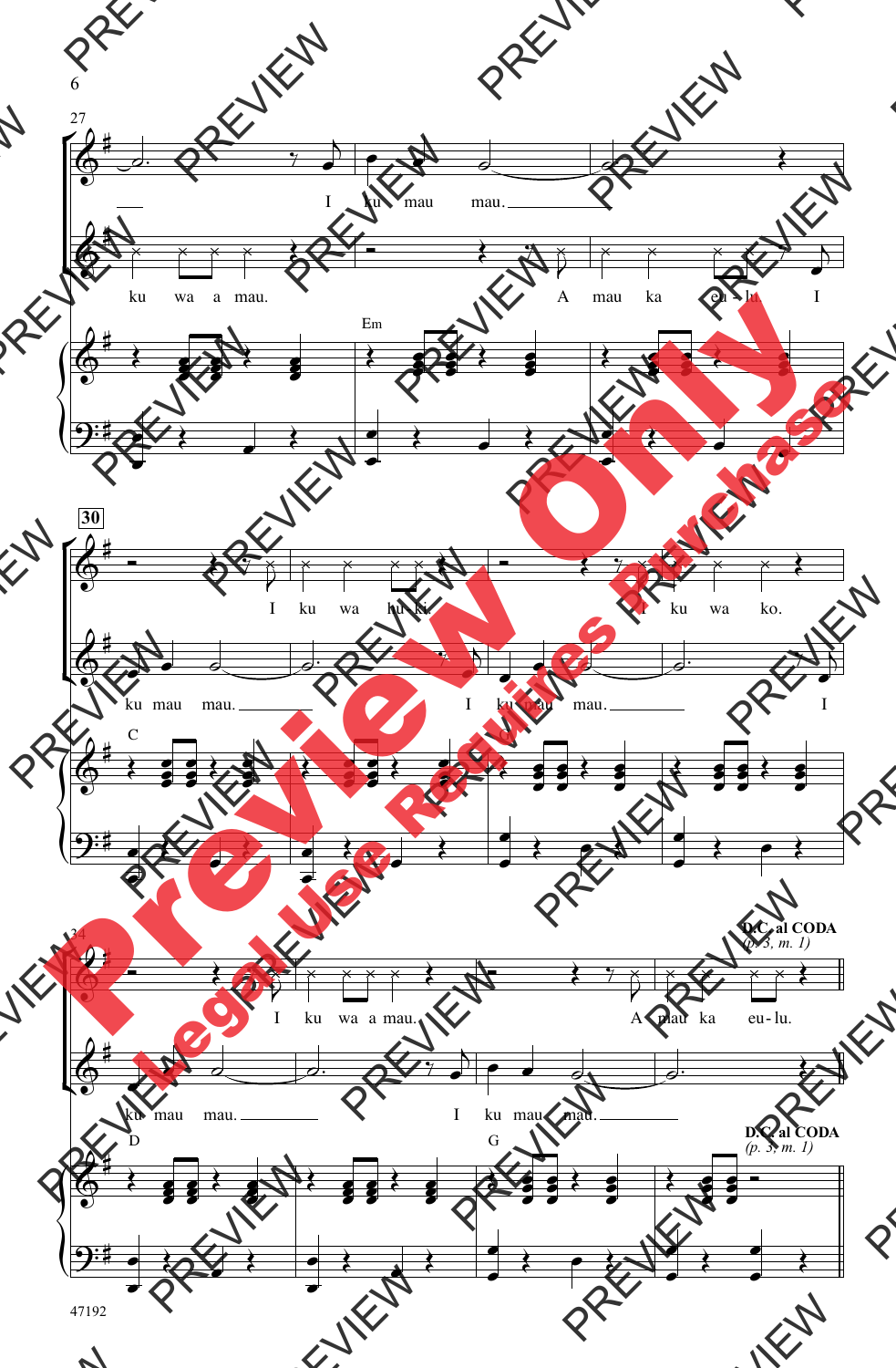![](_page_4_Figure_0.jpeg)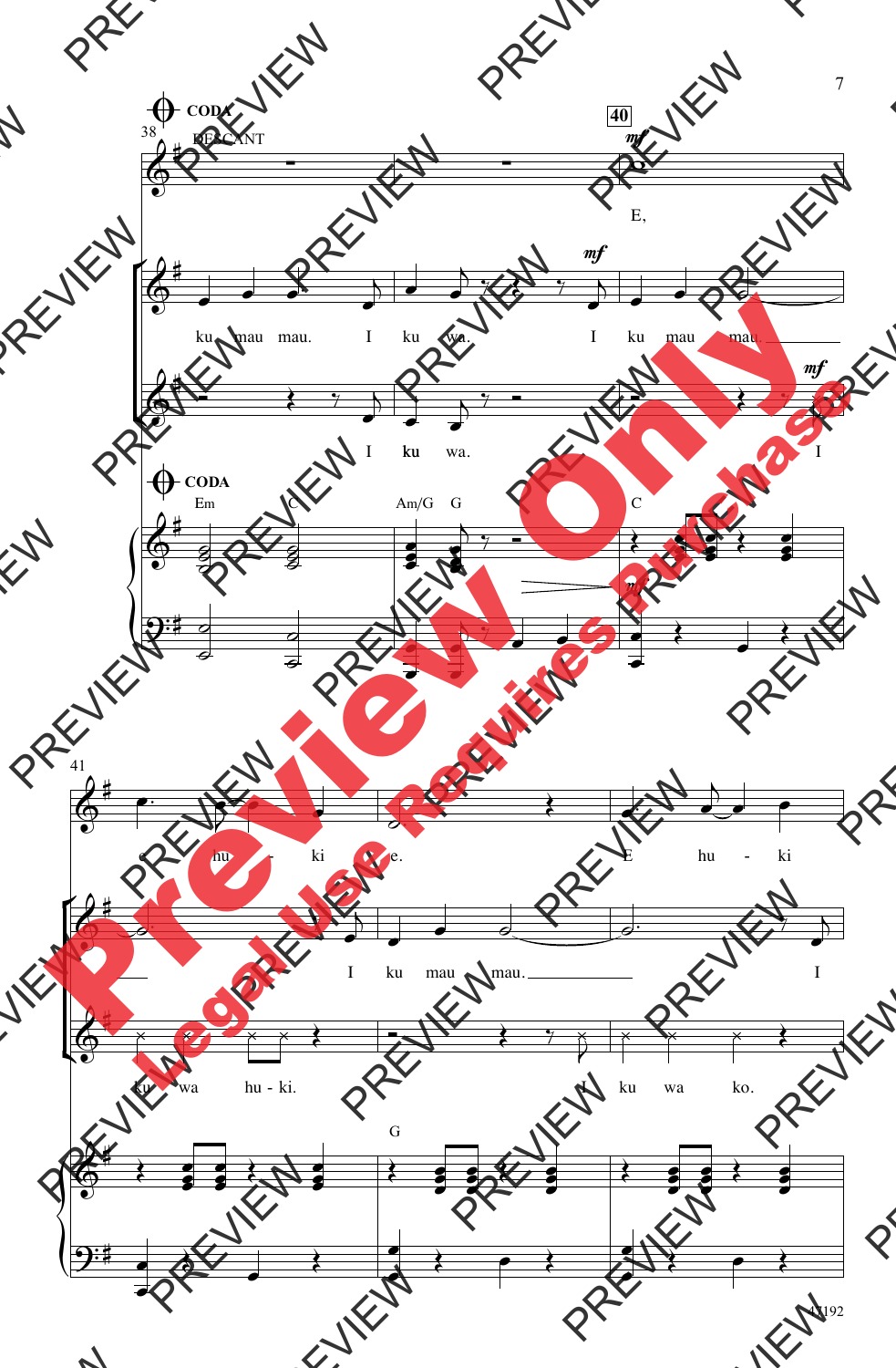![](_page_5_Figure_0.jpeg)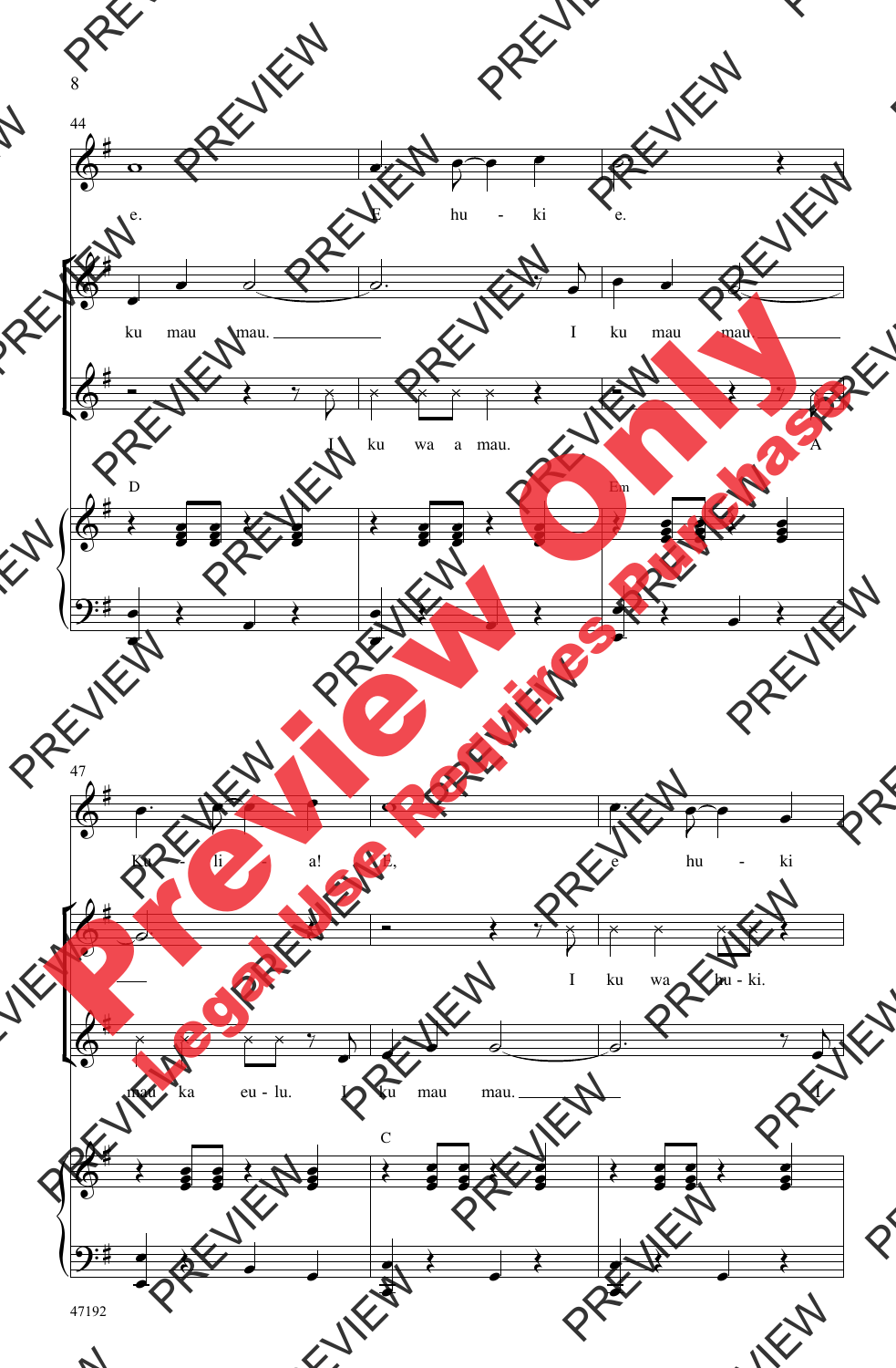![](_page_6_Figure_0.jpeg)